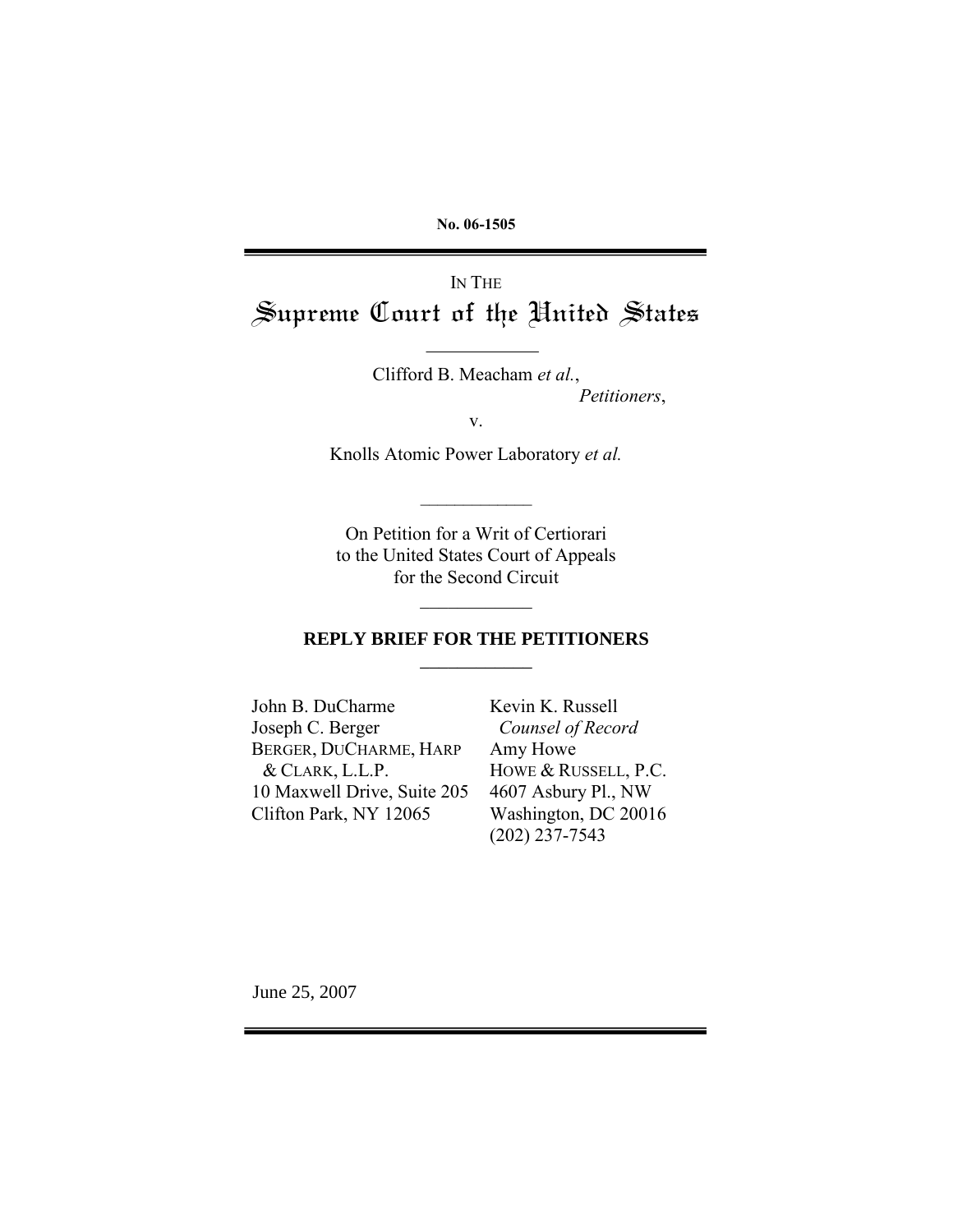## **TABLE OF CONTENTS**

<span id="page-1-0"></span>

| Certiorari Is Warranted To Resolve Which Party<br>Bears The Burden Of Proof On The RFOA Defense 1                                                    |
|------------------------------------------------------------------------------------------------------------------------------------------------------|
| II. This Court Should Grant Certiorari To Decide<br>Whether Employees May Challenge The Disparate<br>Impact Of Employers' Subjective Decision making |
|                                                                                                                                                      |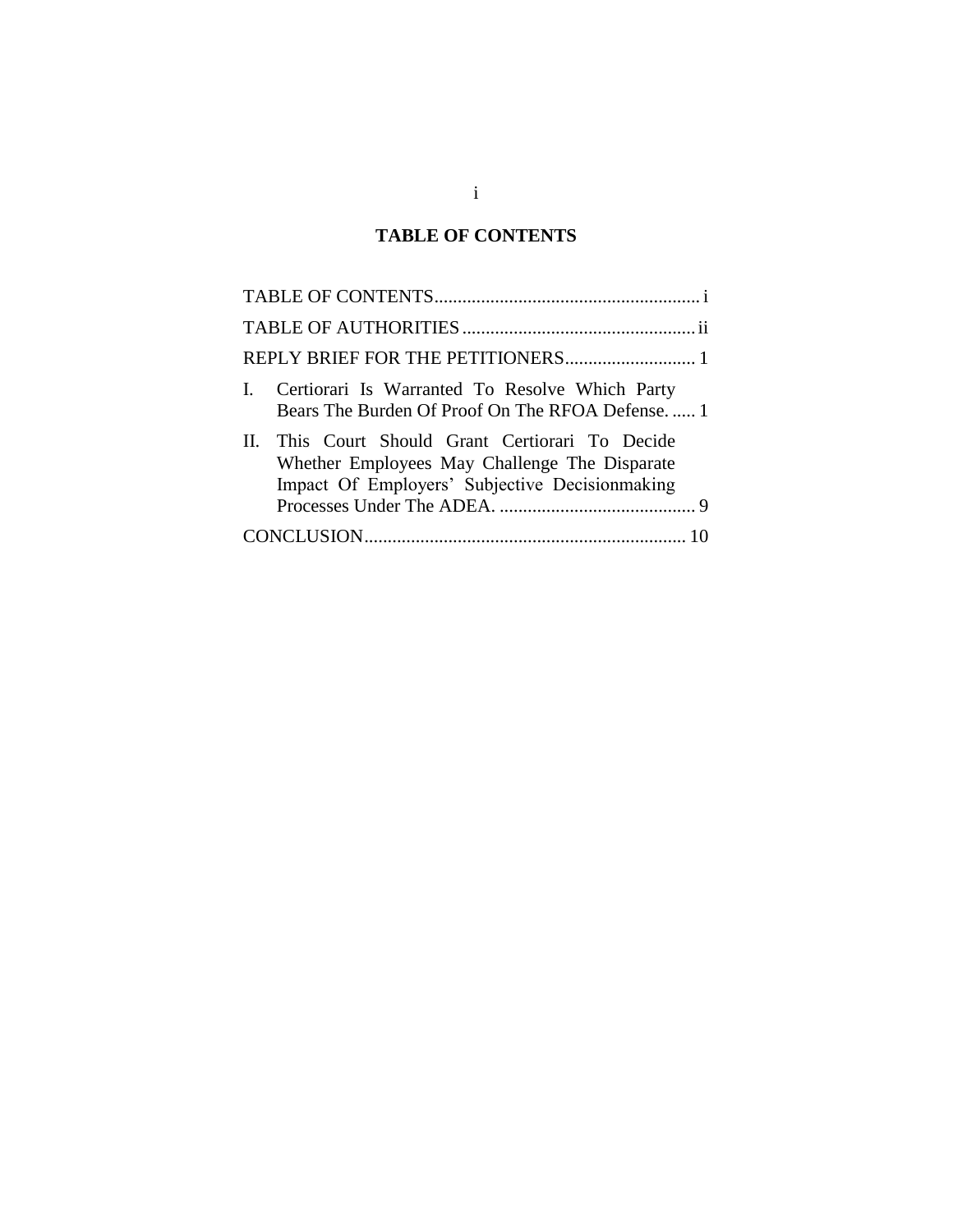### **TABLE OF AUTHORITIES**

### <span id="page-2-0"></span>**Federal Cases**

| Criswell v. Western Airlines, Inc., 709 F.2d 544 (9th                    |
|--------------------------------------------------------------------------|
| Durante v. Qualcomm, Inc., 144 Fed. Appx. 603 (9th                       |
|                                                                          |
| Laugesen v. Anaconda Co., 510 F.2d 307 (6th Cir.                         |
| Pub. Employees Ret. Sys. of Ohio v. Betts, 492 U.S. 158                  |
| <i>Smith v. City of Jackson, 544 U.S. 228 (2005)</i> passim              |
| Sorchini v. City of Covina, 250 F.3d 706 (9th Cir. 2001)                 |
| United States v. First City Nat'l Bank of Houston, 386                   |
| Wards Cove Packing Co., Inc. v. Atonio, 490 U.S. 642<br>$\ldots$ 2, 4, 9 |
| Watson v. Fort Worth Bank & Trust, 487 U.S. 977                          |
| Western Airlines, Inc. v. Criswell, 472 U.S. 400 (1985)  4               |

## **Regulations**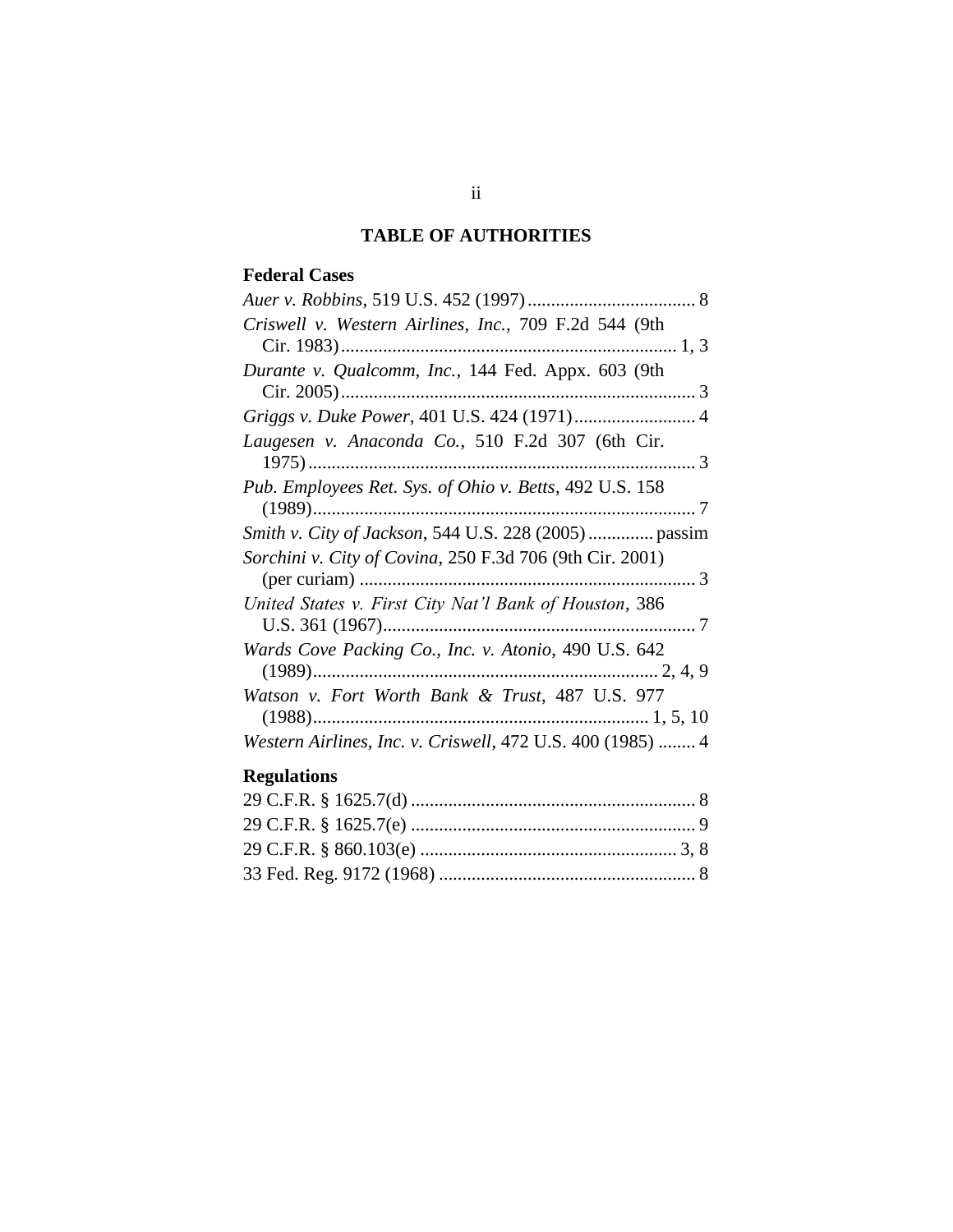#### **REPLY BRIEF FOR THE PETITIONERS**

<span id="page-3-0"></span>Respondents do not contest that the Second Circuit"s decision in this case conflicts with the Ninth Circuit's decision in *Criswell v. Western Airlines, Inc.*, 709 F.2d 544 (9th Cir. 1983), on a question this Court granted certiorari to decide in that case but did not reach. Nor do respondents dispute that the decision below conflicts with the EEOC"s interpretation of its own regulations regarding the burden of proof under the "reasonable factor other than age" (RFOA) defense – an interpretation the agency reiterated through its amicus brief in this case. In addition, respondents do not even address the petition"s showing that the conflict between the EEOC"s view of the statute and the interpretation of a number of courts of appeals will predictably lead to an untenable disparity of treatment between the ADEA claims of similarly situated federal and private employees. *See* Pet. 15- 17. And respondents make no attempt to deny that the questions presented by the petition are of recurring importance, particularly in the context of reduction in force cases – a point further emphasized by the amicus brief of the AARP and the National Employment Lawyers Association.

Respondents nonetheless oppose certiorari, asserting among other things that this Court resolved the RFOA burden of proof question in *Smith v. City of Jackson*, 544 U.S. 228 (2005), and that the decision below is consistent with *Watson v. Fort Worth Bank & Trust*, 487 U.S. 977 (1988). *See* BIO 12-14, 22-24. Both claims are ill founded, as are respondents' other objections to granting the writ.

### <span id="page-3-1"></span>**I. Certiorari Is Warranted To Resolve Which Party Bears The Burden Of Proof On The RFOA Defense.**

1. Respondents do not dispute that the decision below conflicts with the Ninth Circuit"s holding in *Criswell* that the employer bears the burden of proof on the RFOA defense. *See* Pet. 11-12. They nonetheless contend that *Criswell* was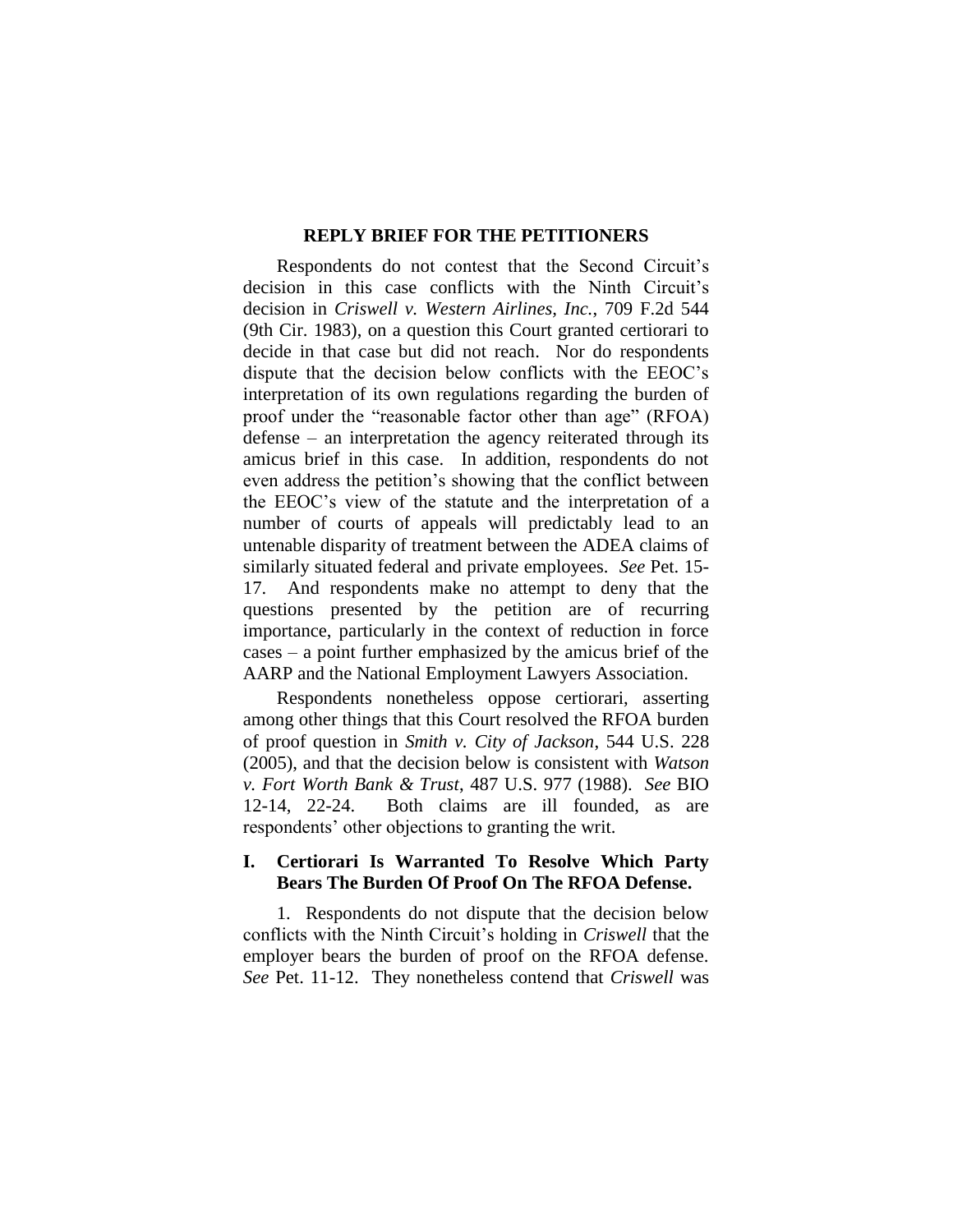superseded by *Smith* and overruled by subsequent circuit precedent. BIO 12, 17. Neither contention is true.

Respondents argue that *Smith* "resolved the issues raised in the first question presented when it held that "*Wards Cove's* pre-1991 interpretation of Title VII's identical language remains applicable to the ADEA."" BIO 2. This assertion conflates two separate questions: (1) who bears the burden of proving that an employment practice has a disparate impact that would be otherwise prohibited by the "identical language" of Title VII and the ADEA; and (2) who bears the burden of proving the RFOA defense once an otherwise prohibited disparate impact has been established. *See* Pet. 22-23. As petitioners acknowledged below, *Smith* held that *Wards Cove* governs the first question because it construed the language common to both the ADEA and Title VII prohibiting employment practices with an unjustified disparate impact. *See* BIO 18-19 (quoting petitioners' appellate briefs). But once the employee sustains the *Wards Cove* burden, the employer may yet avoid liability if its practice is found to be "reasonable" under the RFOA provision. *See Smith*, 544 U.S. at 246 (Scalia, J., concurring in part and concurring in the judgment) (noting that "the RFOA defense is relevant *only* as a response to employer actions "otherwise prohibited" by the ADEA") (emphasis in original). The question in this case is who bears the burden of proof at this later stage, after the practice has been shown to be "otherwise prohibited" under *Wards Cove*. On that question, *Smith* had nothing to say, as the Court was able to conclude that the employer"s practice in that case was "unquestionably reasonable," 544 U.S. at 242, thereby avoiding the need to examine the burden of proof.<sup>1</sup>

<sup>1</sup> Respondents are thus confused when they charge that "petitioners conceded below that respondents" burden at trial was merely one of production and that they (the petitioners) bore the burden of proof at trial on any alleged "unreasonableness"" in the challenged employment practice. BIO 2. While petitioners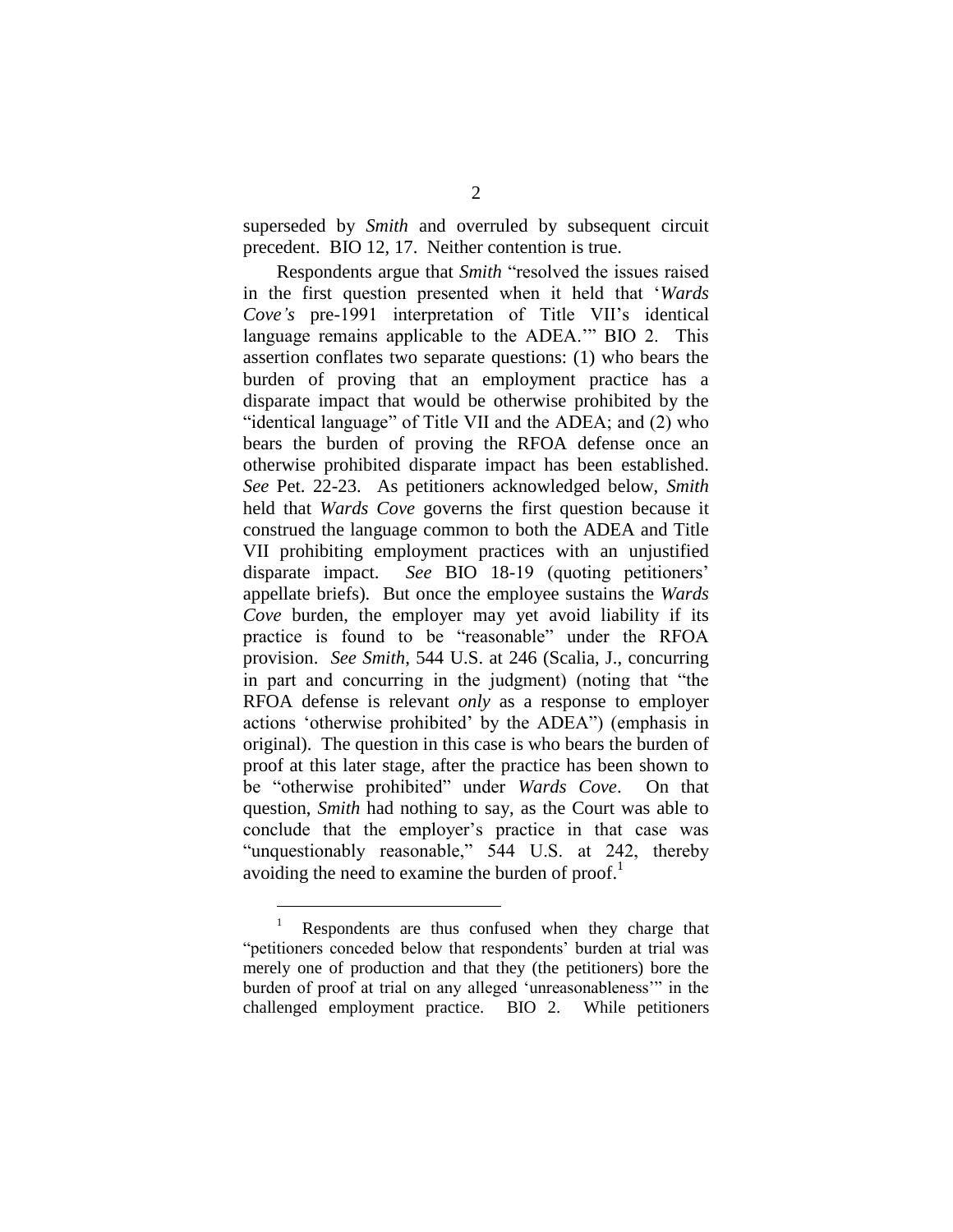Respondents next assert that *Criswell* "was effectively overruled" by *Durante v. Qualcomm, Inc.*, 144 Fed. Appx. 603, 607 (9th Cir. 2005), "a post-*City of Jackson* decision . . . nearly on all fours with the decision in *Meacham II*." BIO 17. But as respondents are presumably aware, that unpublished decision has no precedential value in the Ninth Circuit, much less the authority to overrule established circuit precedent. *See, e.g.*, *Sorchini v. City of Covina*, 250 F.3d 706, 708 (9th Cir. 2001) (per curiam). In any event, *Durante* is entirely inapposite. The decision does not discuss the burden of proof under the RFOA defense, and does not even cite *Criswell*, much less purport to overrule it. Indeed, the burden of proof issue never came up in *Durante*, as the court concluded that the evidence overwhelmingly supported the employer's assertion that its practices were reasonable, 144 Fed. Appx. at 607, making the burden of proof immaterial.

Respondents also attempt to diminish the conflict between the decision below and the Sixth Circuit's opinion in *Laugesen v. Anaconda Co.*, 510 F.2d 307 (6th Cir. 1975). In *Laugesen*, the court explained that the then-applicable regulation implementing the RFOA defense provided that the "burden of proof in establishing the applicability of the exception will rest upon the employer." *Id.* at 314-15 (quoting 29 C.F.R. § 860.103(e) (1975)). The court further

acknowledged that they bore the burden of proof in establishing an "otherwise prohibited" practice under *Wards Cove*, they embraced the position of the EEOC that the employer bears the burden of proof on the separate question of whether the RFOA defense applies to excuse that otherwise prohibited practice. *See* C.A. Supp. Reply Br. 9-10. Petitioners also argued that the burden question was not critical in this case because respondents never asked for a jury instruction on the RFOA defense or objected to the instructions that were actually given. *Id.* The Second Circuit plainly disagreed on that point but never suggested that petitioners had conceded that the employee bears the burden of proof on the RFOA defense.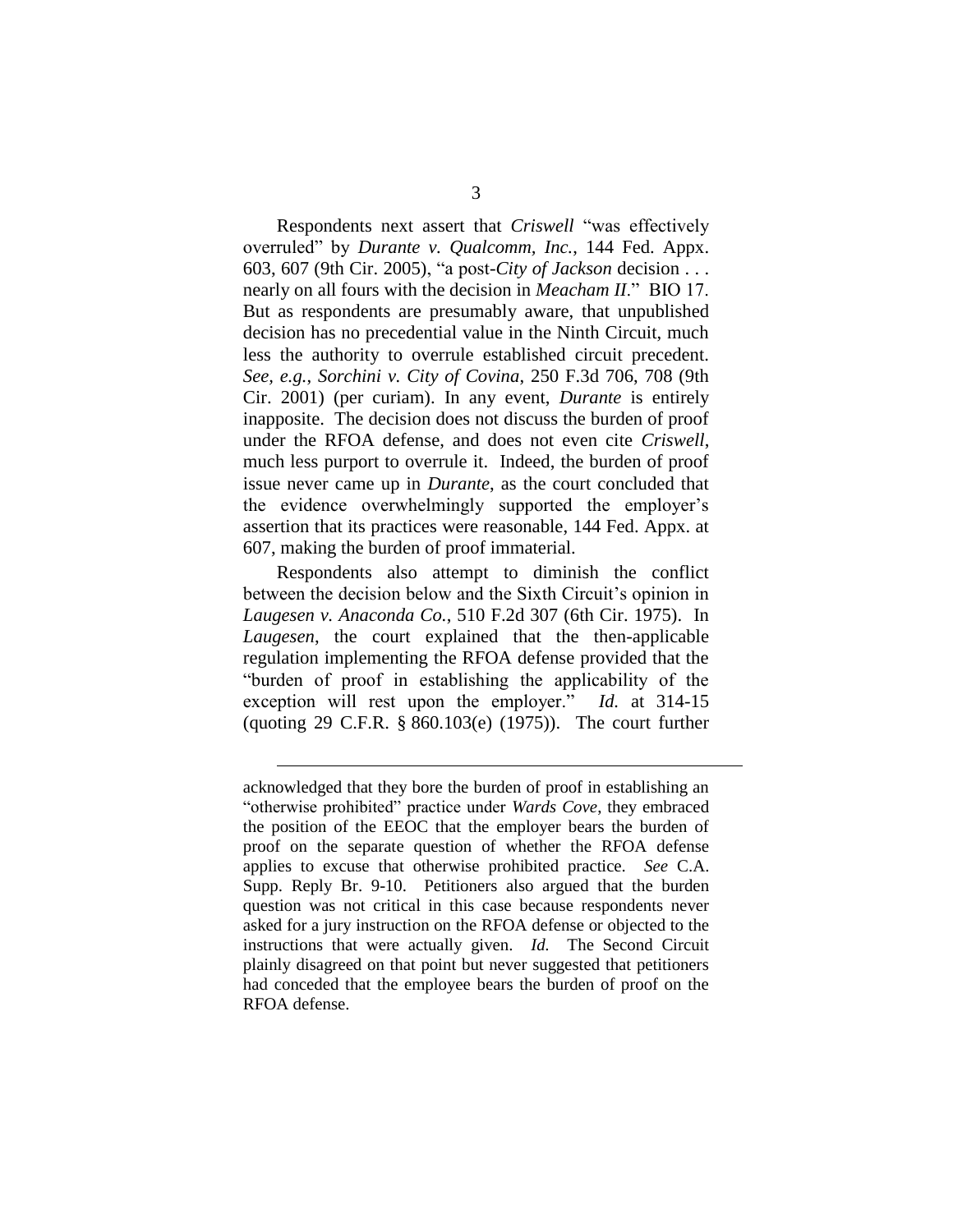explained that the regulation "is aimed at policies of companies pertaining, for example, to physical fitness, educational requirements or the like, which are differentiations based on factors other than age, but which can in fact have a disparate impact upon older employees." *Id.* at 315 (citing *Griggs v. Duke Power*, 401 U.S. 424 (1971)). Respondents note that the interpretation was expressed in the context of a disparate treatment case, BIO 17, but that does not detract from the clarity or persuasiveness of the Sixth Circuit's position on this issue, which has been uncontested in that circuit ever since.<sup>2</sup>

2. The uncertainty regarding the burdens of proof under the RFOA provision led this Court to grant certiorari on that question in *Western Airlines, Inc. v. Criswell*, 472 U.S. 400, 408 n.10 (1985). Respondents" brief does nothing to show that the uncertainty has been resolved since that time or that this Court"s intervention is no longer required. Nor do respondents contest that the question left open in *Western Airlines* is one of recurring importance in the administration of this landmark civil rights statute. *See* Pet. 13-15. Indeed, the importance of the question has been demonstrated throughout this litigation by the decisions of the EEOC and the AARP to participate as amici at various stages. *See* AARP/NELA Amicus Br. M-2 to M-3 (noting that this "issue will continue to grow in importance" as "the number of workers age 55 and older is expected to increase by 46 percent from 18.2 million to 26.6 million" by the close of this decade); EEOC C.A. Br. 2 (noting that proper interpretation

<sup>&</sup>lt;sup>2</sup> Respondents contend otherwise, citing (without explanation or even a pin cite) the decision in *Abbott v. Federal Forge, Inc.*, 912 F.2d 867 (6th Cir. 1990). *See* BIO 17. But *Abbott* does not even mention the RFOA defense. The case simply held that the plaintiffs failed to establish a disparate impact violation under *Wards Cove*, *see* 912 F.2d at 872-77, thereby negating any need for the employer to rely on the RFOA provision.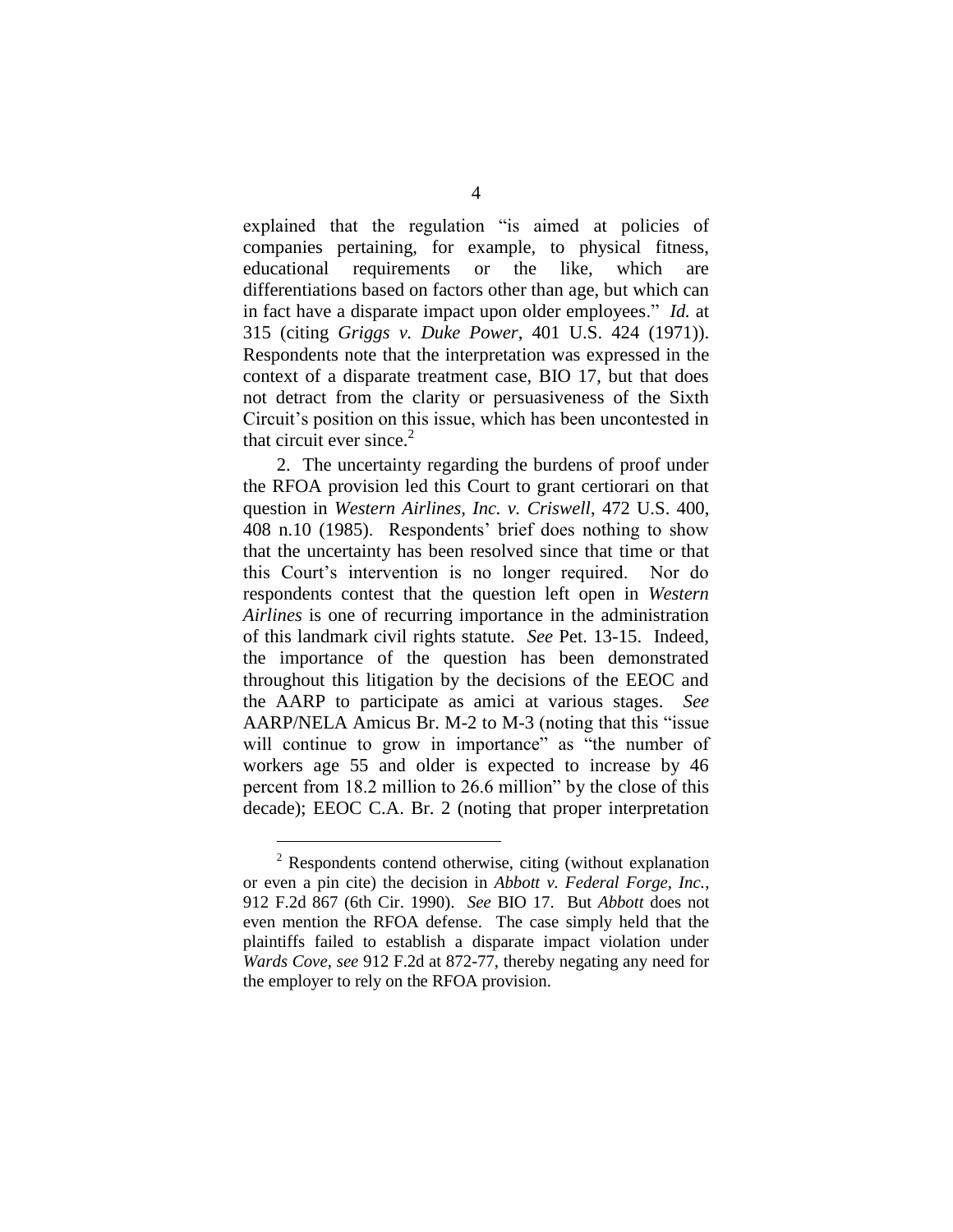of the RFOA provision "raise[s] important and complex policy issues"). Prolonging the uncertainty in the operation of the RFOA defense would be contrary to the interests of employers, the federal government, and American workers.

3. This case presents an ideal opportunity for the Court to bring clarity to this important area of the law. The RFOA burden question was thoroughly briefed by the parties, along with the EEOC and other amici. *See* Pet. App. 5a. And the Second Circuit squarely resolved the question in a detailed opinion to which Judge Pooler issued a lengthy and thoughtful dissent. *See id.* 11a-15a, 25a-31a.

Respondents nonetheless insinuate that the Second Circuit had no reason to decide who bore the burden of proof on the RFOA defense because, "[a]t trial, the petitioners failed to challenge [respondents'] substantial probative evidence of reasonableness" and "failed to rebut the respondents' proof in this regard with any probative evidence of their own on this issue." BIO 5. This claim is false and was plainly rejected by court of appeals. Petitioners' principal contention below was that respondents" "unaudited and heavy reliance on subjective assessments of "criticality" and "flexibility,"" Pet. App. 15a, was unreasonable because it unnecessarily created an avenue for the expression of unspoken age bias in the reduction in force process. $3$  Far from finding that petitioners provided "no . . . probative evidence on the question of 'unreasonableness' . . . at trial," BIO 28, the Second Circuit acknowledged that "plaintiffs presented probative evidence tending to show that: (i) KAPL's criteria were subjective (and imprecise at best); (ii)

<sup>&</sup>lt;sup>3</sup> Respondents assert in passing that this "do[es] not state a disparate impact claim under the ADEA," BIO 6, but *Watson* clearly held that "subjective or discretionary employment practices may be analyzed under the disparate impact approach in appropriate cases." 487 U.S. at 991. To the extent there is uncertainty on this point, the Court should resolve it by granting certiorari on the second question presented by this petition.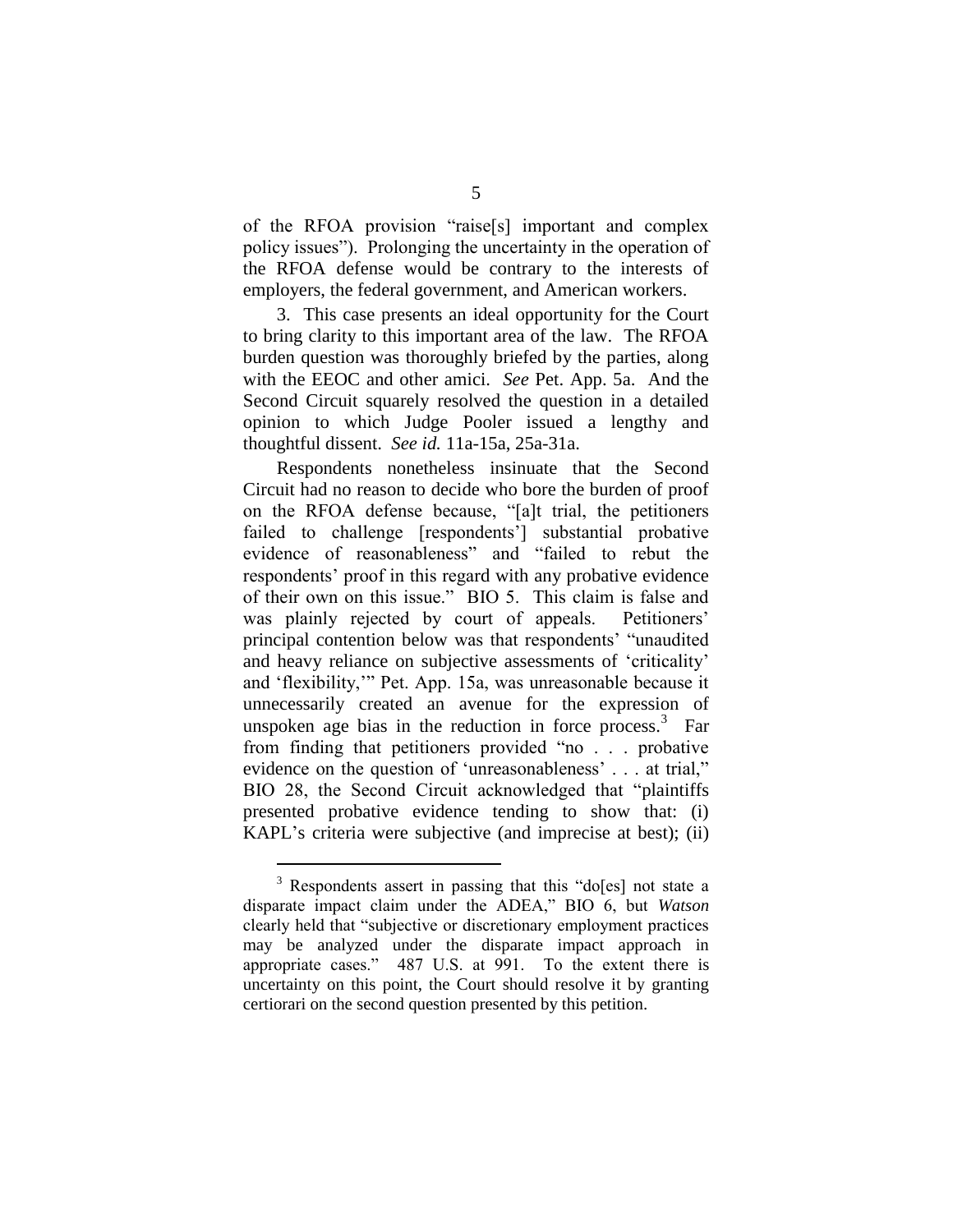the subjectivity disproportionately impacted older employees; (iii) KAPL observed that the disproportion was gross and obvious; and (iv) KAPL did nothing to audit or validate the results." Pet. App. 17a (internal quotation marks and citation omitted). Respondents, of course, contested these assertions, putting forward an expert who claimed that respondents had designed and implemented reasonable procedures to protect against bias in the reduction in force process. *See* BIO 10. But petitioners presented substantial evidence to rebut this assertion, including their own expert witness who testified that the procedures established for review of the decisions made by individual managers "did not offer adequate protections to keep the prejudices of managers from influencing the outcome." Pet. App. 18a (citation omitted); *see also id.* at 41a-43a.<sup>4</sup>

It is important to keep in mind that the Second Circuit was not conducting its own de novo review of summary judgment evidence during which it could exercise its independent judgment on the question of reasonableness. Instead, the court was reviewing a jury verdict in petitioners'

<sup>&</sup>lt;sup>4</sup> For example, the review board established to "assess<sup>[]</sup> the design and execution of the IRIF," Pet. App. 17a, received no age discrimination training and was not provided with the ages of employees recommended for layoff. *See* Trial Tr. 1292-93, 3726; *see also id.* 1510 (district court observing that there was "no evidence . . . that the review board considered age in any of its examinations or any of its reviews in this matter"). Respondents also relied on the fact that that their in-house counsel reviewed the entire process. Pet. App. 17a. However, during his review, counsel spoke to only three of the approximately thirty managers who completed matrices, Trial Tr. 1290-91, 1503; did not review the ages of the employees at issue, *id.* 1287, 1290; and, in violation of respondents' policy, failed to perform his own Adverse Age Impact Analysis, *id.* 1294-95, relying instead on the analysis prepared by the human resources department, which asked only whether the average age of the workforce had gone down as a result of laying off thirty-one workers, *see* Pet. App. 17a-18a, 40a-41a.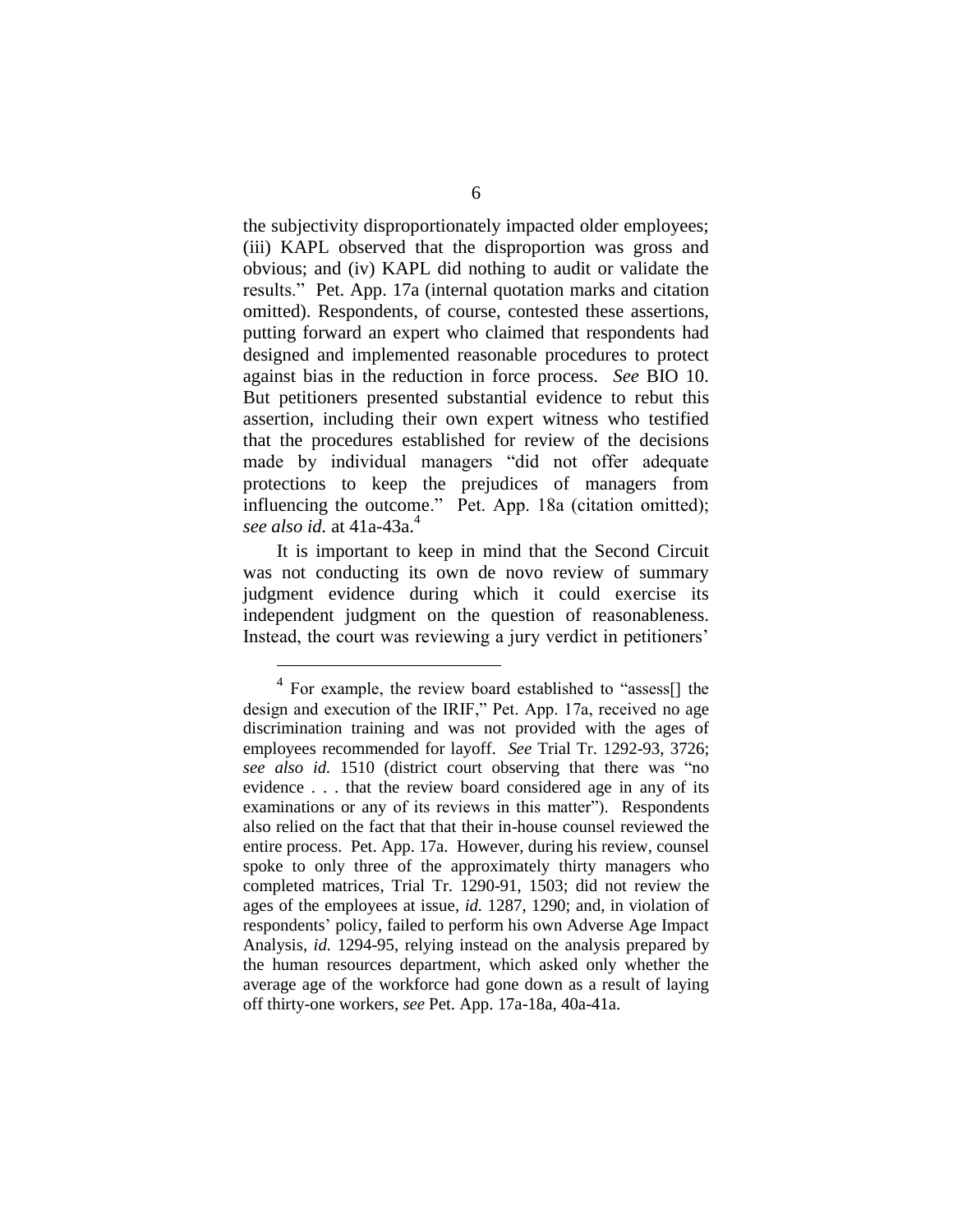favor. Moreover, the jury reached its decision on the basis of jury instructions to which respondents offered no relevant objection. *See* Trial Tr. 4731-36. In fact, respondents never requested that the jury be instructed on the RFOA burden of proof question. *See id*. at 4412-95 (charge conference). Accordingly, the question before the court of appeals was simply whether, "after viewing the evidence in the light most favorable to the non-moving party and drawing all reasonable inferences in favor of the non-moving party, [the court] finds that there was insufficient evidence to support the verdict." Pet. App. 50a (citations omitted). In light of this deferential standard of review, it is unsurprising that the Second Circuit felt compelled to decide which party bore the burden of proof on the RFOA defense.

4. Beyond claiming that *Smith* allocated the burden of proof on the RFOA defense to the plaintiff, respondents make little attempt to defend the decision below on the merits. They do not contest that the phrasing of the defense – providing a safe haven for conduct "otherwise prohibited" by the Act, 29 U.S.C. §  $623(f)(1) - is$  a formulation traditionally used to establish an affirmative defense upon which the defendant bears the burden of proof. *See* Pet. 17-18; *United States v. First City Nat'l Bank of Houston*, 386 U.S. 361, 366 (1967) (stating the "general rule" that the party who "claims the benefits of an exception to the prohibition of a statute" bears the burden of proof).

Nor do respondents dispute that the other defenses in 29 U.S.C. § 623 are traditional affirmative defenses. *See* Pet. 17- 18. As explained in the petition, when this Court construed one such exception (for action taken in accordance with a "bona fide employee benefit plan") to place the burden of proof on the employee, *see Pub. Employees Ret. Sys. of Ohio v. Betts*, 492 U.S. 158, 181 (1989), Congress promptly reversed that result through new legislation. Pet. 18-19. And the legislative history accompanying the bill makes clear Congress"s intent to retain the pre-*Betts* case law placing the burden of proving *all* of the Section 623 defenses, including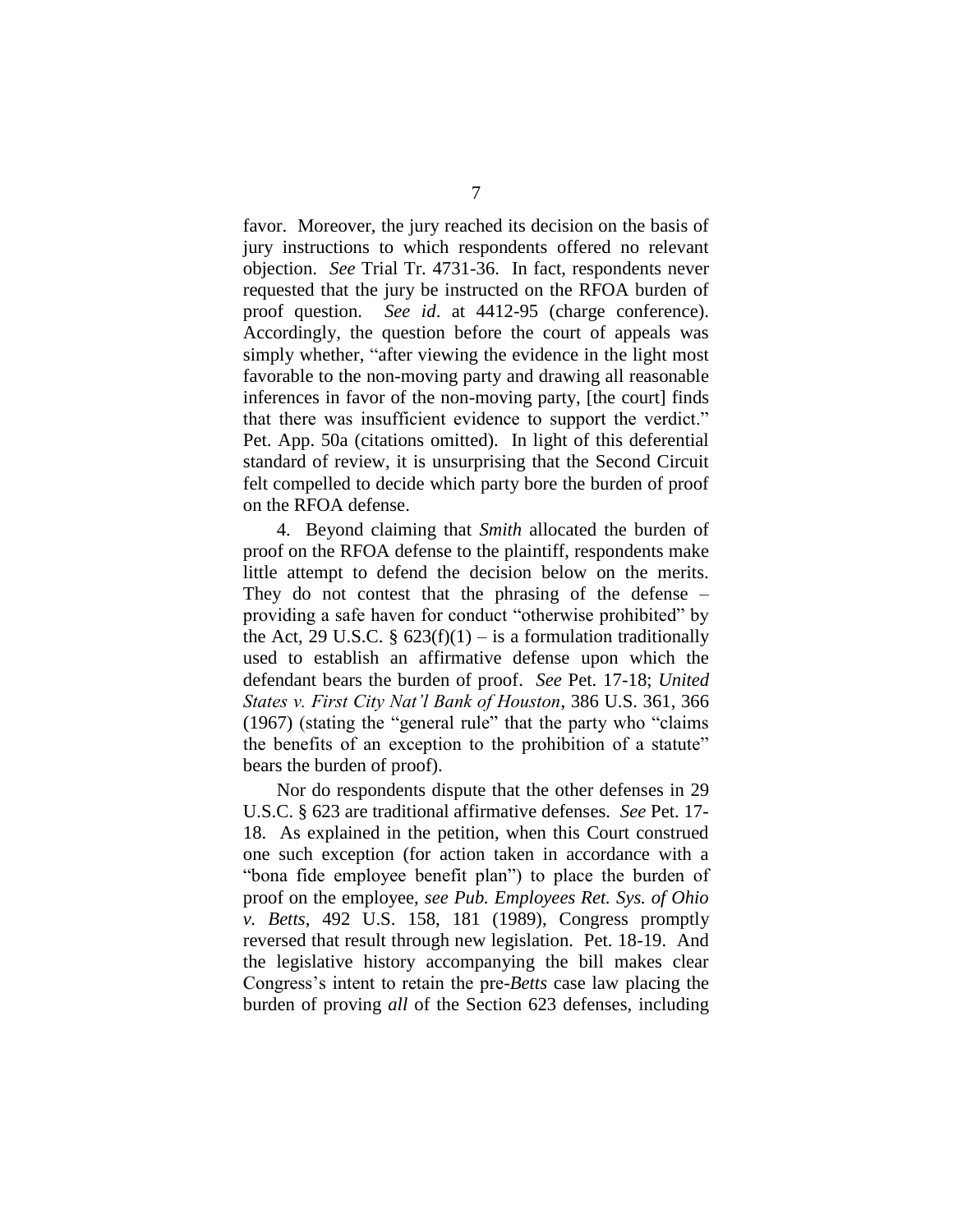the RFO defense, on the employer. *See id.* 19. Respondents assert that this legislative history is inapt because it describes the version of the bill reported out of committee, which was subsequently amended before passage. BIO 21. But the authors of that amendment stated expressly that the change in the language of the bill did not reflect any change in Congress"s intent with respect to the burden of proof on the RFOA defense. *See* 136 Cong Rec. S13596 (statement of bill managers describing amendment) ("In particular, the managers declare that they are not disturbing or in any way affecting the allocation of the burden of proof for paragraph 4(f)(1) under pre-*Betts* law.").

Moreover, although respondents disagree with the EEOC"s position, they cannot dispute that the Commission construes the Act and its own regulations to place the burden of the RFOA defense on the employer. *See* EEOC C.A. Br. 15 ("The Commission"s regulation similarly interprets RFOA to be an affirmative defense that the employer must establish.") (citing 29 C.F.R. § 1625.7); *see also Auer v. Robbins*, 519 U.S. 452, 461 (1997) (noting that an agency"s interpretation of its own regulations must be accepted unless "plainly erroneous or inconsistent with the regulation") (internal quotation marks and citation omitted). That interpretation is consistent with the original regulations issued by the Department of Labor at the time of the statute"s enactment. *See* 33 Fed. Reg. 9172, 9173 (1968) (promulgating 29 C.F.R. § 860.103).

Respondents" assertion that this Court invalidated the relevant EEOC regulation in *Smith*, *see* BIO 20, is plainly untrue. At most, the Court disagreed with the EEOC"s position on the requirement of "business necessity" in 29 C.F.R. § 1625.7(d). But as Justice Scalia explained, that conclusion did not mean that the rest of that subsection (recognizing a disparate impact claim) was unworthy of *Chevron* deference. *See Smith*, 544 U.S. at 247 (Scalia, J., concurring in part and concurring in the judgment). In this case, the RFOA burden of proof question is addressed in an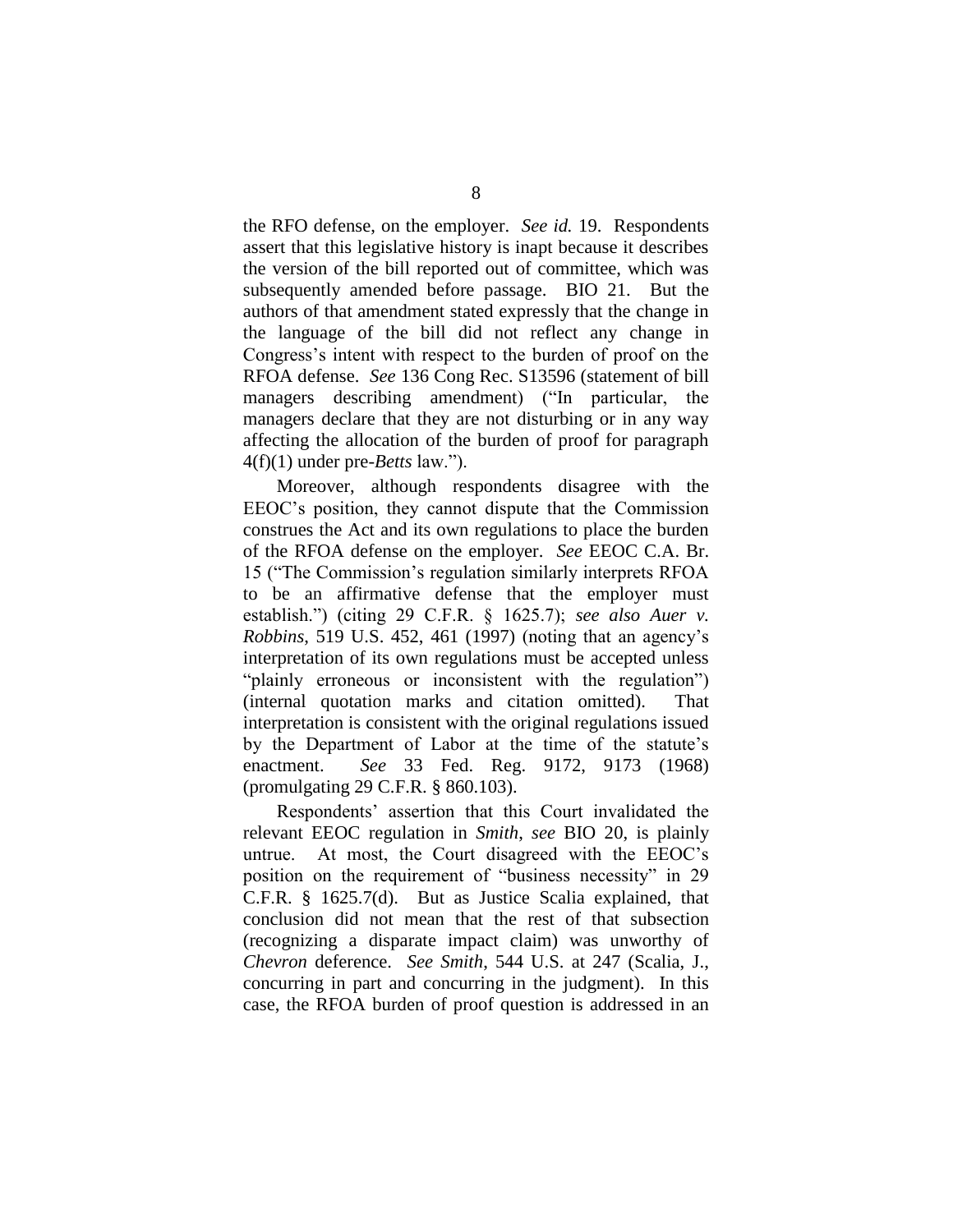entirely separate subsection of the regulation – one the Court did not cite, much less disapprove, in *Smith*. *See* 29 C.F.R.  $$1625.7(e).$ <sup>5</sup>

Giving a uniform interpretation to all the defenses in Section 623(f) achieves a sensible balance, permitting employees to state a claim by proving that an employment practice is "otherwise prohibited" by the ADEA under the traditional *Wards Cove* standard, but allowing employers to escape liability if they can meet the modest burden of demonstrating that their practices are reasonable. The Second Circuit"s decision in this case upsets that intended balance. This Court should grant certiorari in this case to restore it.

### <span id="page-11-0"></span>**II. This Court Should Grant Certiorari To Decide Whether Employees May Challenge The Disparate Impact Of Employers' Subjective Decisionmaking Processes Under The ADEA.**

The Court should also grant certiorari to decide whether the RFOA provision effectively precludes disparate impact challenges to an employer's practice of conferring broad discretionary authority upon individual managers to decide which employees to layoff during a reduction in force. *See*  Pet. 25-29.

Evidently unable to explain why that question is unworthy of this Court's attention, respondents address a *different* question petitioners do *not* raise, accusing petitioners

<sup>5</sup> Respondents also note that the EEOC has announced plans to review its ADEA regulations in light of *Smith*. BIO 20-21. But that is no ground to deny deference to the current regulation, particularly given that it is clear from the Commission"s amicus brief in this case that it continues to believe that the employer bears the burden of proof under the RFOA defense after *Smith*. While the Commission will likely revise its discussion of "business necessity" in light of *Smith*, there is no reason to believe that it will reverse the position it has taken in post-*Smith* litigation on the RFOA burden of proof.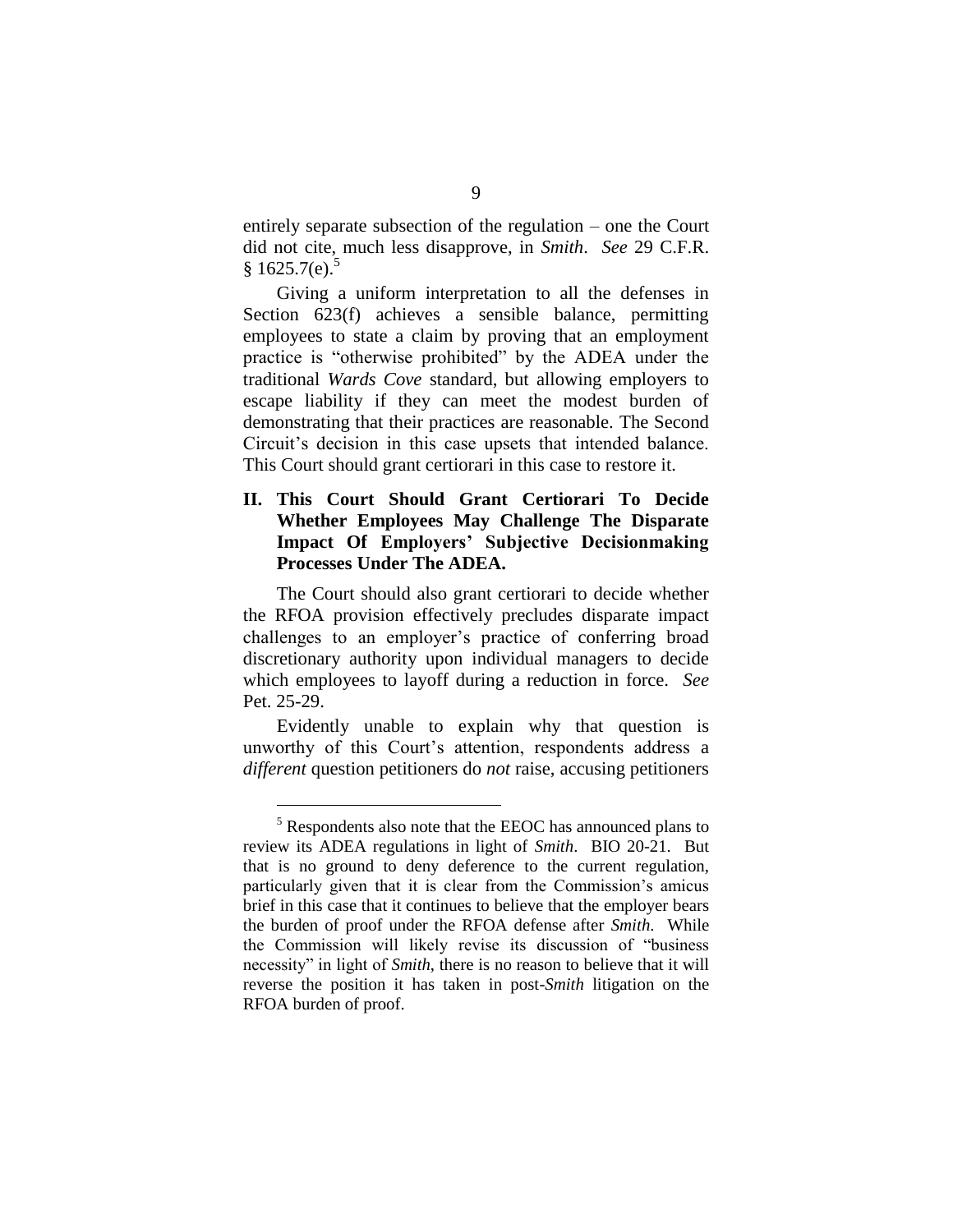of asking this Court "basically to hold, as a matter of law, that employers may *never* use managerial discretion or subjective criteria in selecting employees for a RIF any time there is a statistical disparity in the rates of selection between older and younger workers." BIO 22 (emphasis added). To the contrary, petitioners ask only that this Court overrule the Second Circuit"s holding that employers may *almost always* rely on delegated managerial discretion in termination decisions, even when the delegation predictably results in disparate treatment of older workers and is otherwise unreasonable. Pet. 25-28.

Respondents assert that under the Second Circuit's decision employees "are still free to challenge an employer's RFOA showing." BIO 27. But the decision below effectively predetermines that such challenges will always fail when an employer makes decisions on the basis of subjective recommendations by first-line supervisors. *See* Pet. App. 19a (holding that "at least to the extent that the decisions are made by managers who are in day-to-day supervisory relationships with their employees, such a system advances business objectives that will usually be reasonable"). Respondents offer no explanation of how a system of discretionary decisionmaking by direct supervisors could ever be challenged under *Watson* in light of this holding. Review and reversal are warranted.

### **CONCLUSION**

<span id="page-12-0"></span>For the foregoing reasons, and those set forth in the petition, the petition for a writ of certiorari should be granted.

Respectfully submitted,